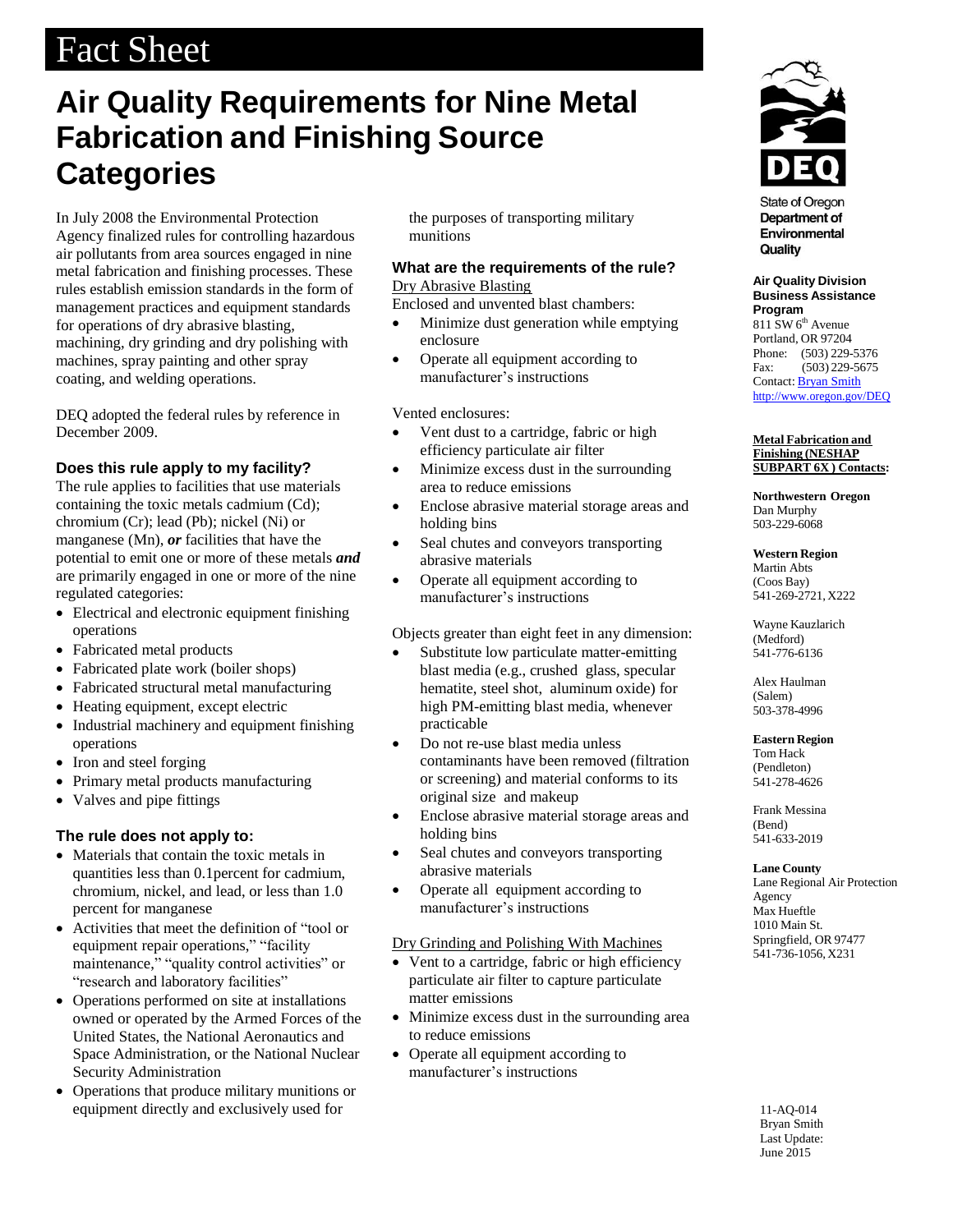#### Machining

- Minimize excess dust in the surrounding area to reduce emissions
- Operate all equipment according to manufacturer's instructions

#### Surface coating

Spray Booths or Rooms:

- Equip with filters (fiberglass, polyester fiber, or other comparable filter) or with a water curtain ("waterwash" or "waterspray") that's at least 98 percent efficient
- Operated with a gauge for monitoring air flow and/or pressure within booth or room

Spray Guns:

- Apply spray paints with high volume low pressure spray guns (HVLP), electrostatic application, or airless spray techniques
- Use enclosed gun cleaner, clean spray guns with solvents that do not contain HAPs or use non-atomizing method

#### Painters:

 Train and certify in the proper spray gun selection, set-up and operation, spray techniques, and spray booth and filter maintenance. Training required every five years

#### Equipment:

Operate according to manufacturer's instructions. Exemptions include:

- Coating of objects >15 ft. in any dimension not already sprayed in a booth or room
- Coating of objects at fabricated structural metal manufacturing facilities not already sprayed in a booth or room

#### Welding

Welding rod, wire and filler material usage (rolling 12 month period):

- Less than 2,000 pounds used per year
	- o One or more management practices must be implemented
	- o No monitoring required
- 2,000 pounds or more used per year
	- o Implement one or more management practices or fume control measures
	- o Monitoring required (Method 22 or Method 9, if necessary)
	- o Keep records of all visual observations and corrective actions taken and submit with annual certification

#### **What about welding practices?**

Implement one or more of the following:

- Welding processes with reduced fume generation capabilities (gas metal arc welding/inert gas welding)
- Welding process variations to reduce fume generation rates (pulsed gas metal arc welding)
- Welding filler metals, shielding gases, carrier gases or other process materials capable of reducing fume generation
- Optimize welding process variables to reduce fume generated (electrode diameter, voltage, amperage, welding angle, shield gas flow rate, travel speed)
- Welding fume capture and control system, operated according to the manufacturer's specifications

#### **What are my permitting requirements?**

If the NESHAP applies to your facility you must apply for and be issued a general air contaminant discharge permit. The activities with more complex compliance requirements determine what permit fee category you will be assigned to:

#### \$1,296 Permit fee

You perform two or more of the following listed activities at your facility:

- Dry abrasive blasting as outlined above
- Spray application of coatings containing one of the five toxic metals
- Welding using more than 2,000 pounds/yr of rod and/or wire containing the toxic metals. Wire and rod totals also include mobile welding occurring off site.

#### \$720 Permit fee

You perform only one of the listed activities above

#### \$360 Permit fee

You do not perform any of the listed activities above, but you perform one or more of the following:

- Dry grinding and polishing with machines
- Machining
- Welding using less than 2,000 pounds/yr of rod and/or wire containing the toxic metals.

Applications submitted after May 26, 2011: You will be required to pay the initial application fee of \$1200. Prior to this date DEQ is waiving the fee.